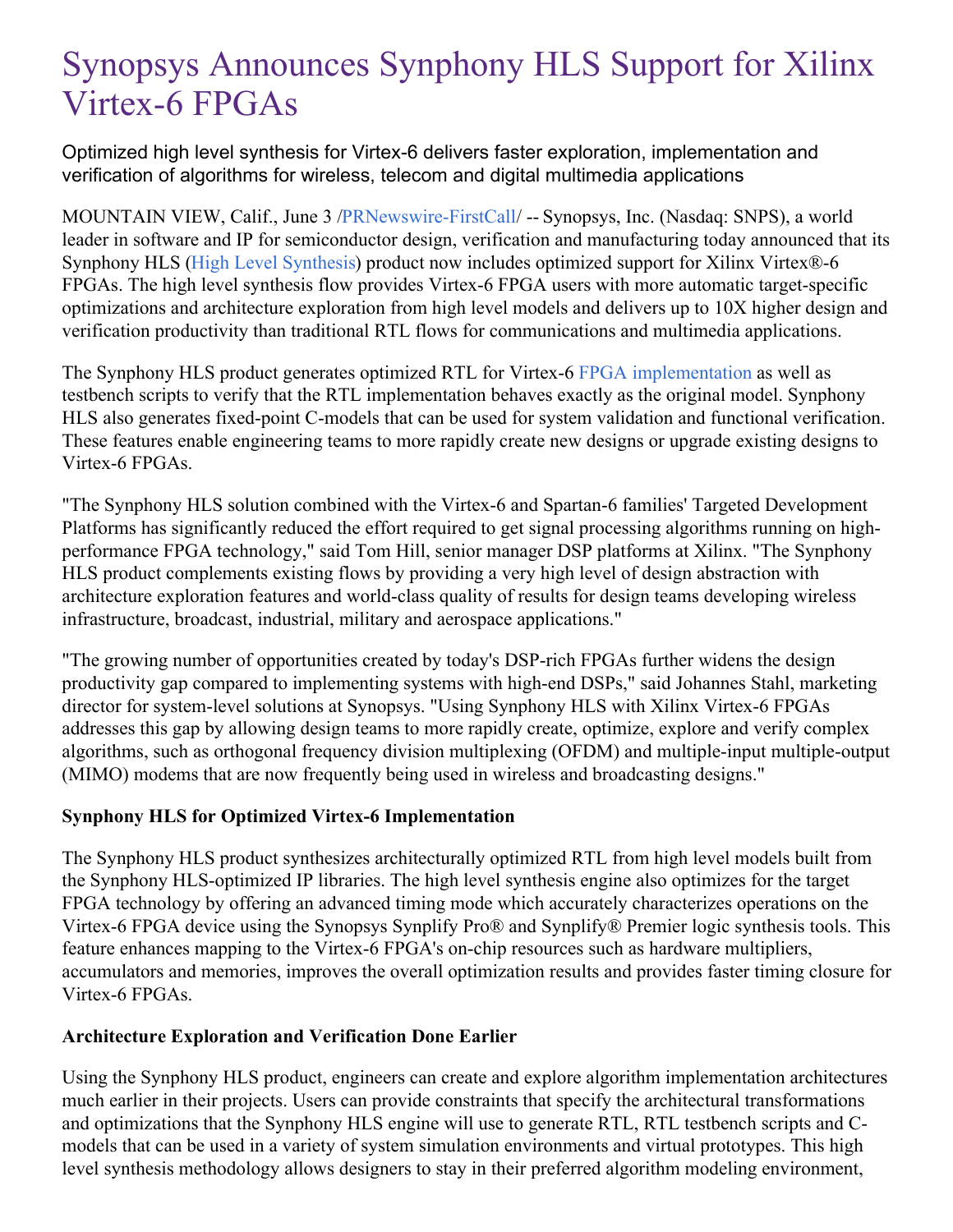eliminating the need to re-code and re-verify models and enabling early system-level validation and verification.

# **Synphony Reference Design for the Avnet Xilinx Virtex-6 FPGA DSP Kit**

A Synphony HLS reference design is now available which demonstrates the Synphony HLS flow into the Avnet Xilinx Virtex-6 FPGA DSP kit. The application is a digital up converter (DUC) and a digital down converter (DDC) for cellular basestations. The kit includes the Synphony high level model, MATLAB scripts for verification, and a suite of high level synthesis results showing architectural exploration on Virtex-6 devices. It also includes implementations that map to the Virtex-6 ML605 FPGA board and run in real-time. The reference design will allow teams to be up and running with the Synphony HLS software and Virtex-6 FPGAs within hours.

# **Packaging and Availability**

Synphony HLS and C-model generation is available now for FPGA and ASIC design flows. Synphony HLS is integrated with the MATLAB and Simulink from The MathWorks. The reference design is available upon request to Synphony HLS customers. For more information please visit the [Synphony](https://www.synopsys.com/implementation-and-signoff/rtl-synthesis-test.html) HLS webpage or contact your local Synopsys sales representative.

# **About Synopsys**

Synopsys, Inc. (Nasdaq: SNPS) is a world leader in electronic design automation (EDA), supplying the global electronics market with the software, intellectual property (IP) and services used in semiconductor design, verification and manufacturing. Synopsys' comprehensive, integrated portfolio of implementation, verification, IP manufacturing and field-programmable gate array (FPGA) solutions helps address the key challenges designers and manufacturers face today, such as power and yield management, software-tosilicon verification and time-to-results. These technology-leading solutions help give Synopsys customers a competitive edge in bringing the best products to market quickly while reducing costs and schedule risk. Synopsys is headquartered in Mountain View, California, and has more than 65 offices located throughout North America, Europe, Japan, Asia and India. Visit Synopsys online at [http://www.synopsys.com](http://www.synopsys.com/).

Synopsys, Innovator, Synplify, Synplify Pro, and VCS are registered trademarks or trademarks of Synopsys, Inc. MATLAB and Simulink are registered trademarks of The MathWorks, Inc. Virtex and Spartan are registered trademarks of Xilinx, Inc. Any other trademarks or registered trademarks mentioned in this release are the intellectual property of their respective owners.

#### **Editorial Contacts:**

Sheryl Gulizia Synopsys, Inc. 650-584-8635 [sgulizia@synopsys.com](mailto:sgulizia@synopsys.com)

Stephen Brennan MCA, Inc. 650-968-8900, ext. 114